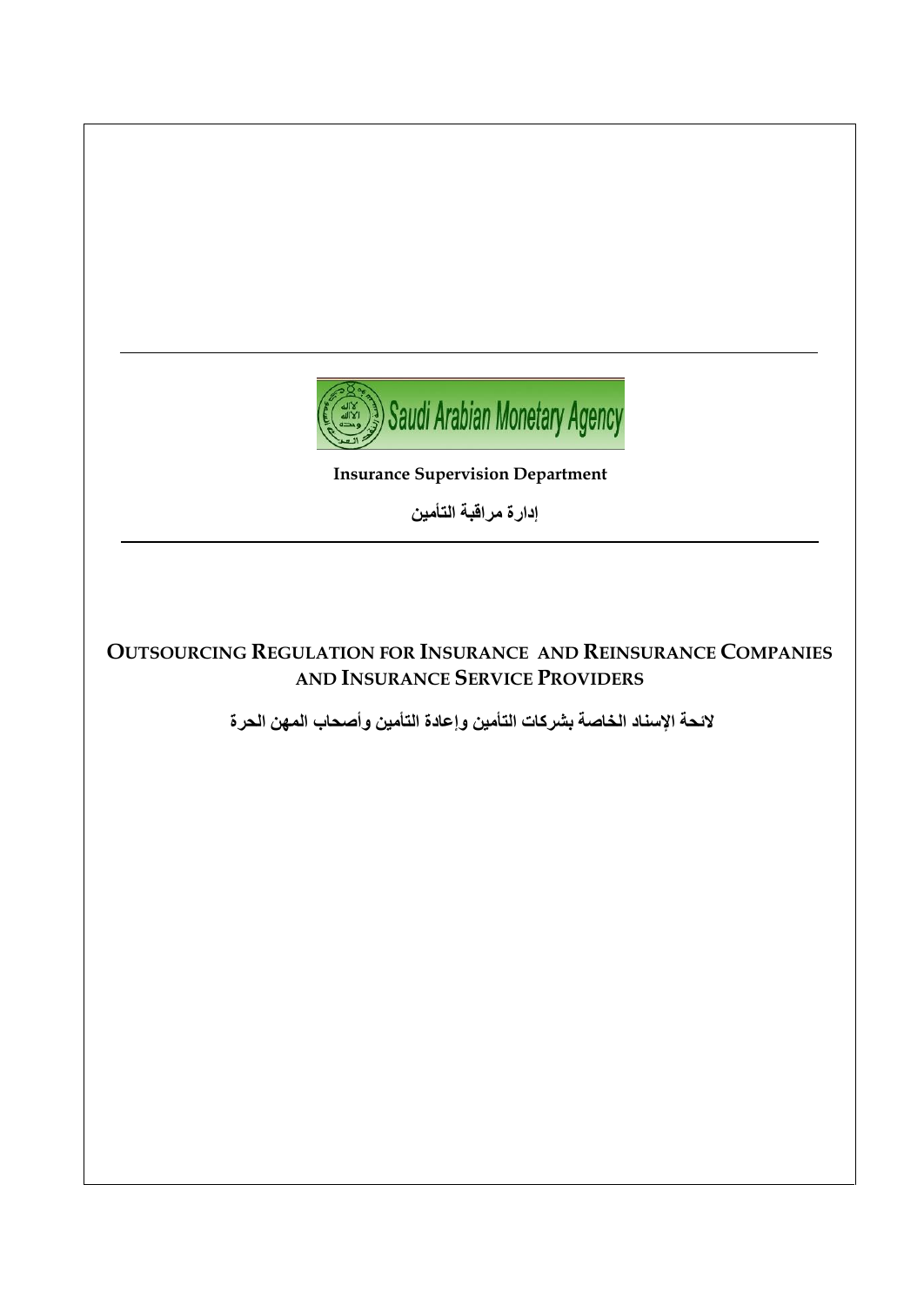

## **TABLE OF CONTENTS المحتويات جدول**

**الجزء األول: مقدمة Introduction 1: Part الجزء الثاني: أحكام عامة Rules Overarching 2: Part الجزء الثالث: أحكام خاصة Rules Specific 3: Part قسم أ: صيغة العقد Wording Contract :A Section قسم ب :حقوق حاممي الوثائق rights' Policyholders :B Section Section C: Requirements for Material Outsourcing Arrangements قسم ج :متطمبات إسناد المهام الجوهرية Section D: Requirements for Overseas Outsourcing Arrangements قسم د: متطمبات إسناد المهام إلى طرف ثالث في الخارج Section E: Control and Monitoring قسم ه: الرقابة والمتابعة Appendix: Examples of Material and Non-ممحق: أمثمة ترتيبات إسناد مهام جوهرية وغير** 

**Material Outsourcing Arrangements**

**جوهرية**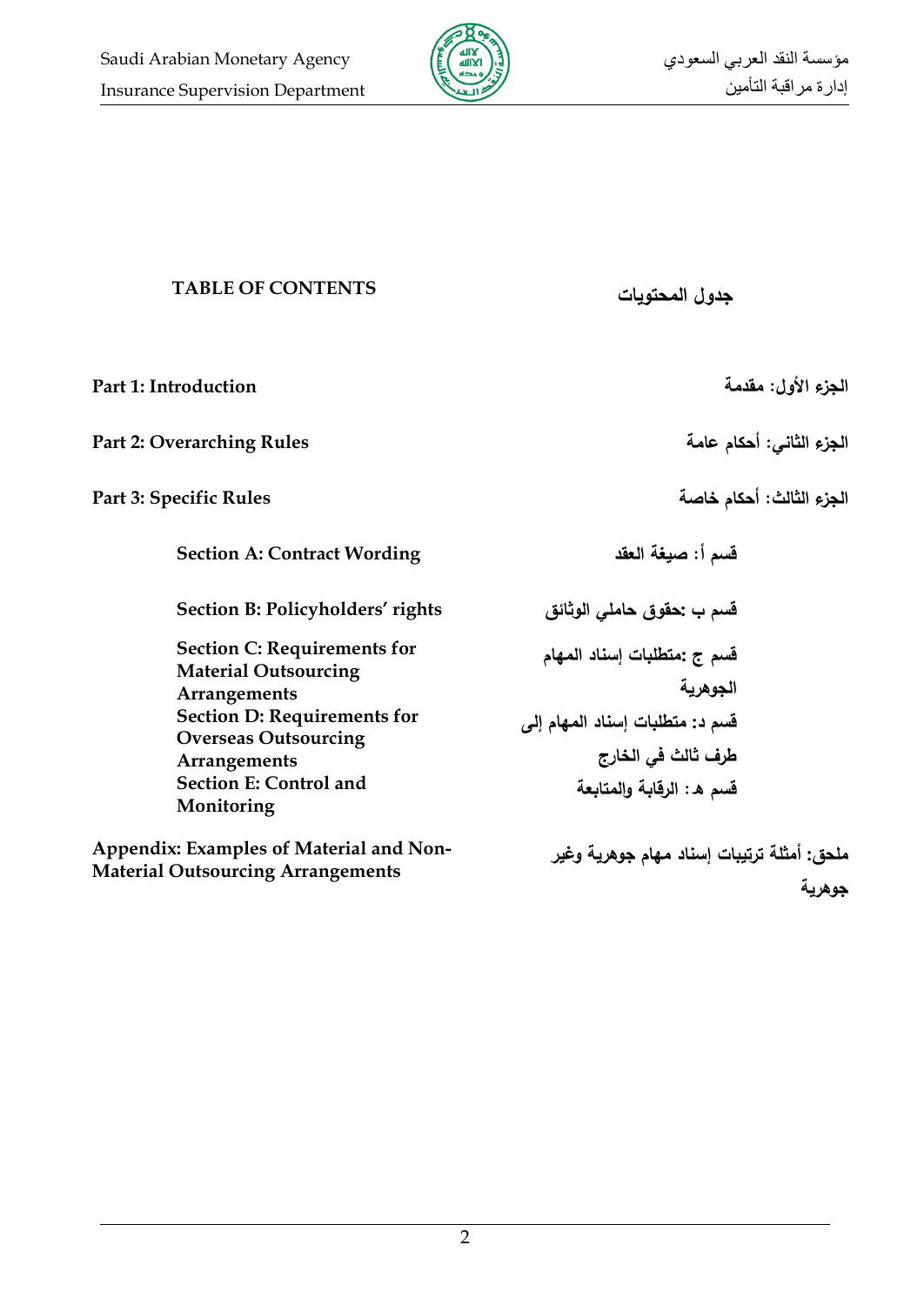

**Saudi Arabian Monetary Agency ("SAMA")**

**Outsourcing Regulation for Insurance and Reinsurance Companies and Insurance Services Providers ("This Regulation")**

### **الجزء األول: مقدمة Introduction 1: Part**

# **الغرض Purpose**

- 1. This regulation enumerates SAMA's requirements for Insurance/Reinsurance Companies and Insurance Services Providers that have entered or are intending to enter Outsourcing arrangements. This regulation is also applicable to any Outsourcing arrangements whether with a domestic or foreign Third Party.
- 2. The objective of this regulation is to set controls to organize the relationship between Insurance/Reinsurance Companies and Insurance Services Providers and Third Parties in order to ensure that this relationship does not affect the compliance with laws and regulations governing the Saudi Insurance Market, and that Outsourcing Arrangements do not hinder Policyholders' rights.
- 3. This regulation is applicable to all Outsourcing Arrangements entered into by licensed Insurance/ Reinsurance Companies and Insurance Service Providers under the Law on Supervision of Cooperative Insurance Companies promulgated by Royal Decree M/32 dated 2/6/1424 H including all their branches and subsidiaries licensed in Saudi Arabia (hereinafter referred exclusively as "Insurers and Insurance Services Providers").

**مؤسسة النقد العربي السعودي )المؤسسة( الئحة اإلسناد الخاصة بشركات التأمين واعادة التأمين و أصحاب المهن الحرة )الالئحة(** 

- ١. تُحدد هذه اللائحة متطلبات المؤسسة من شركات التأميف ك/أك إعادة التأميف وأصحاب الميف الحرة التي أبرمت أو نتوى إبرام ترتيبات إسناد مهام إلى جهات خارجية. وتسرى هذه اللائحة على ترتيبات إسناد أي مهام مع طرف ثالث محلي أو خارجي.
- تهدف هذه اللائحة إلى وضع ضوابط لتنظيم العلاقة بين شركات التأمين و/أو إعادة التأمين وأصحاب المهن الحرة من جهة وبين الأطراف الثالثة المسندة إليهم المهام من جهة أخرى لضمان عدم تأثير هذه العلاقة على التزام شركات التأمين و/أو إعادة التأمين وأصحاب المهن الحرة بأحكام الأنظمة واللوائح التي تنظم قطاع التأمين في المممكة، إضافة إلى عدـ إضرار ىذه العالقة بحقوق حاملي الوثائق.  $\mathbf{R}$ .
- ٣. تسري هذه اللائحة على جميع ترتيبات الإسناد التي تبرمها شركات التأمين و/أو شركات إعادة التأمين وأصحاب المهن الحرة المرخص لها بموجب نظام مراقبة شركات التأمين التعاوني الصادر بموجب المرسوم الملكى رقم م/٣٢ تاريخ 1424/6/2ىػ كتشمؿ جميع فركع شركات التأميف وأصحاب المهن الحرة المرخص لها للعمل في المملكة العربية السعودية والشركات التابعة لمها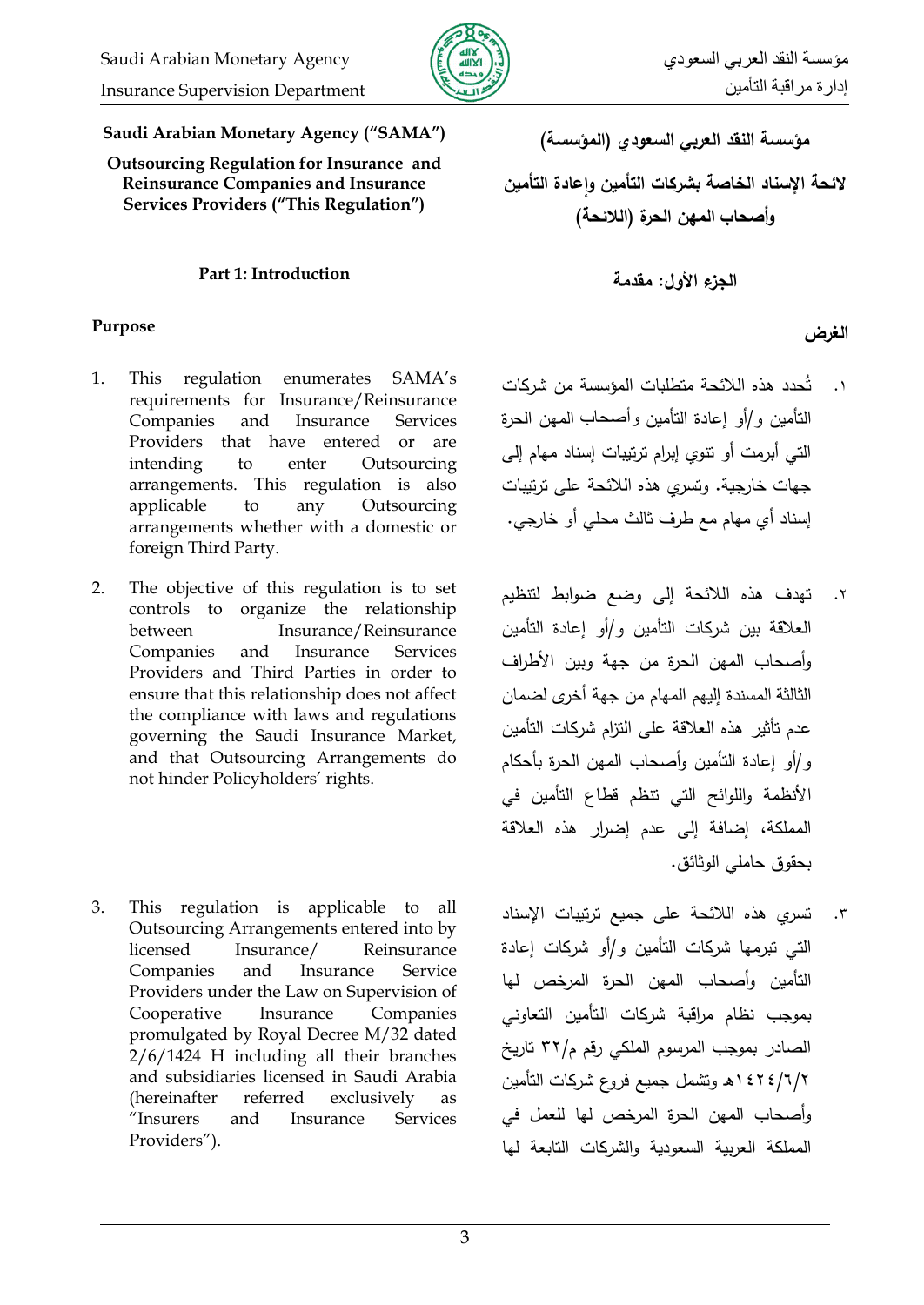

4. This regulation should be read in conjunction with the Law on Supervision of Cooperative Insurance Companies and its Implementing Regulations, as well as SAMA's Market Code of Conduct and any other regulation issued by SAMA.

# **تعريفات Definitions**

- 5. **1** "**Outsourcing**" refers to an Arrangement **2** under which a Third Party (Service **.** Provider) undertakes to provide a service to Insurance Companies and Service Providers previously carried out by itself or a new service to be offered by it. Dealing with Reinsurance Companies and Insurance/ Reinsurance Brokers, Agents, Insurance Claims Settlement Specialists (i.e., Third Party Administrators), Risk Surveyors, Loss Assessors, Loss Adjusters, Actuaries, and Insurance Consultants, is not considered an Outsourcing Arrangement for the purpose of this regulation. In addition dealing with Service Providers that the company is compelled to work with, according to the applicable regulations, is outside the scope of this regulation.
- 6. **6 .** and Insurance Service refers to any Insurance/ Reinsurance Company and Insurance Service Provider licensed by SAMA under the Law on Supervision of Cooperative Insurance Companies and its Implementing Regulations.
- 7. **1** "**Third Party**", refers to any Service **4** Provider to whom an activity is

(المشار إليها في هذه اللائحة بـ "شركات التأمين وأصحاب المهن الحرة").

يجب الإطلاع على هذه اللائحة التنظيمية مقرونةً بنظام مراقبة شركات التأمين التعاوني ولائحته التنفيذية واللائحة التنظيمية لسلوكيات سوق التأميف الصادرة عف مؤسسة النقد العربي السعودي بالإضافة إلى أي لوائح تنظيمية أو تعليمات أخرى صادرة عن المؤسسة.  $\cdot$ .

- ه<sub>. -</sub> يقصد "**بإسناد مهـام إلـ***ـى* **جهـات خارجيــة**" أي ترتيب يتعهد بموجبه طرف ثالث (مقدم الخدمة) بتقديم خدمة إلىي شركات التأمين وأصـحاب المـهن الحرة كانت تتفذها بنفسها في السابق، أو خدمة جديدة ستقوم بتقديمها. ولا يعد التعامل مـع شركات إعبادة التسأمين ووسيطاء التسأمين و/أو إعسادة التـــأمين، ووكــــلاء التـــأمين وأخصــــائيي تســـوية المطالبـات التأمينيــة ومقــومي المخــاطر وخبــراء المعاينـة ومقدرى الخسـائر والخبـراء الاكتـواريين ومستشاري التأمين من مهام الإسناد لغرض هذه اللائحـة. وكـذلك لا يعـد التعامـل مـع أي مقـدمي خــدمات تَلْــزم الجهــات الخاضـــعة لأحكــام هــذه اللائحة بالتعامل معهم بحكم الأنظمة المرعية في المملكة العربية السعودية من مهام الإسناد لغرض ىذه الالئحة. .
- <sub>٦. </sub> يقصد بـ "**شركات التأمين وأصحاب المهن الحرة**"، أي شركة تأمين و/أو إعادة تأمين أو شركة مهن حرة مرخص لها من المؤسسة بموجب نظام مراقبة شركات التأمين التعاوني ولائحته التتفيذية.

.7 **1** يقصد بػ **"طرف ثالث":** أم مقدـ خدمة تسػند الميػاـ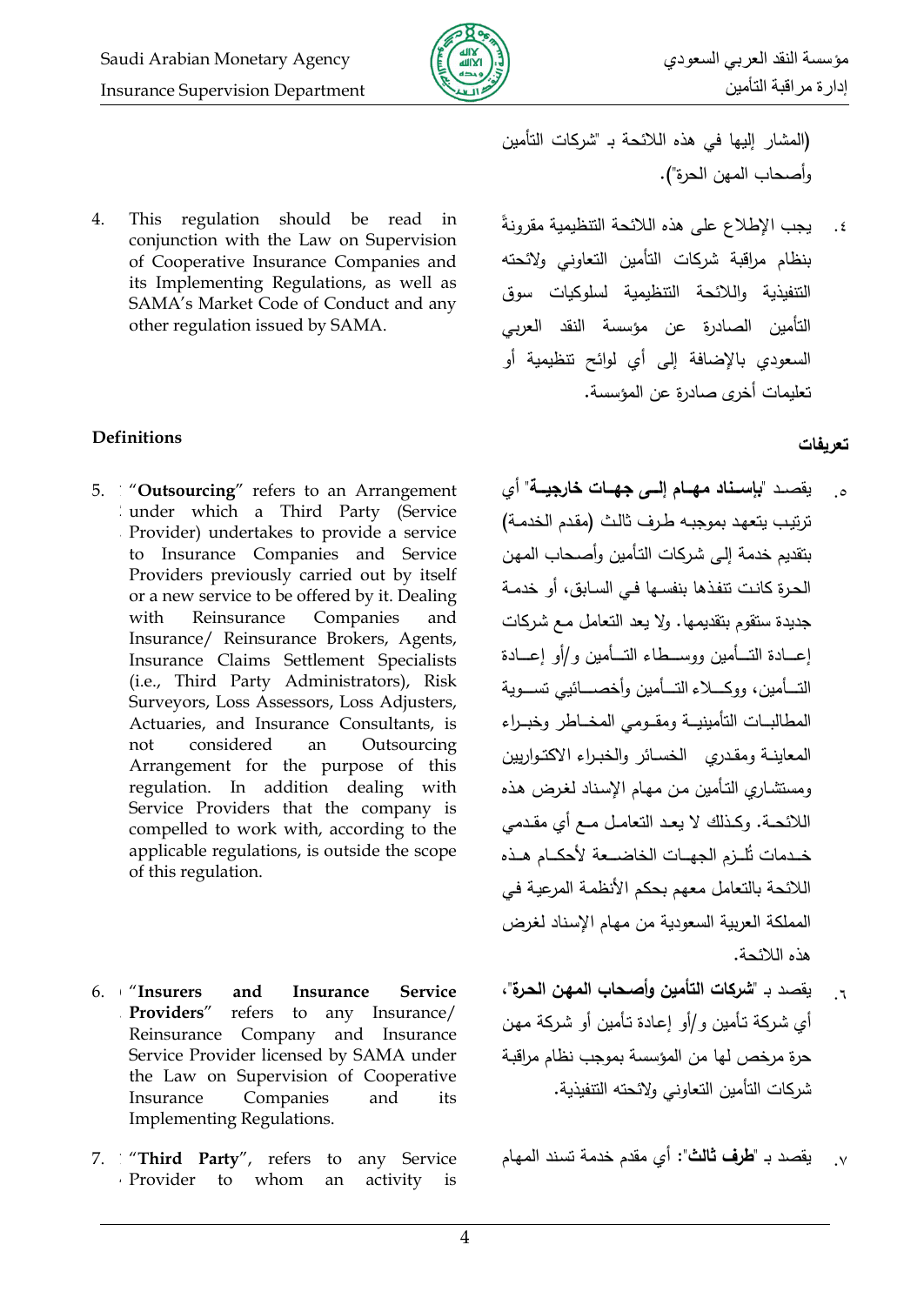

إدارة مراقبت التأميه Department Supervision Insurance

**.** outsourced. A Third Party can be a member of the group to which the institution belongs, related company, or an unrelated Third Party, whether located in Saudi Arabia or elsewhere.

### 8. **5** "**Board**" or "**Board of Directors**" refers to: :اآلتي" **اإلدارة مجمس** "أك" **بنالمجمس** "يقصد **5** .8

**.**

- a) The Board of Directors, in the case of a company incorporated in Saudi Arabia.
- b) A local board, a management committee or a body beyond local management empowered with oversight and supervision responsibilities for the company's operations in Saudi Arabia, in the case of an institution incorporated outside Saudi Arabia.
- 9. *Material* **.** underwriting, claims handling, Functions" refer to investment, risk management, finance, internal audit, compliance, and primary decision-making processes such as policy sales and renewals (for a typical list please refer to the Appendix).
- 10. **1** "**Material Outsourcing**" refers to an **1** Outsourcing Arrangement which, if **.** disrupted, has the potential to significantly impact an institution's business operations, reputation or profitability (for a typical list please refers to the Appendix).
- 11. **8** "**Policyholder Data**" refers to any **.** information or document relating to the affairs or policy of a Policyholder (whether kept physically or electronically and whether held by Insurers and Insurance Service Providers themselves or by a Third Party).

إليــة ، وقــد يكــون الطــرف الثالــث عضــوا فــي المجموعة التي تتتمي إليها الشركة، أو شركة ذات صلة، أو طرفا ثالثًا مستقلاً لا صلة له، سواءٌ كان ذلك في المملكة العربيـة السعودية أو في مكـان آخر. **.**

- 
- أ) مجلس الإدارة، بالنسبة للشركات المؤسسة في المملكة العربية السعودية.
- ب) مجلس محلي، أو لجنة إدارية، أو جهة أعلى من الإدارة المحلية مخولة مسؤوليات الرقابة والإشراف على عمليات الشركة في المملكة العربية السعودية، بالنسبة للشركات المؤسسة خارج المممكة.
- يقصد "**بالمهام الجوهرية**" االكتتاب كمعالجة المطالبات والاستثمار وإدارة المخاطر والمالية والمراجعة الداخلية وعمليات الرقابة النظامية والعمليات الرئيسة لاتخاذ القرارات مثل مبيعات وثائق التأمين وإعادة تجديدها (للاطلاع على القائمة النموذجية، يُرجى الرجوع إلى الملحق<mark>).</mark>  $\overline{q}$
- يقصد "**بإسناد مهام جوهريـة**"، أي ترتيب لإسناد مهـام، فـي حـال عـدم القيـام بـهـا، يكـون لـهـا أثـر كبير على عمليات الشركة أو سمعتها أو ربحيتها (للاطلاع علـى القائمـة النموذجيـة، يُرجـى الرجـوع إلى الملحق).  $\overline{1}$ .
- رد. يقصــد "**ببيانــــات حامـــل وثيقــــة التــــامين**"، أي معلومات أو وثـائق تتعلق بحامل وثيقة التـأمين أو رثيقتـه التأمينيـة (سـواءٌ حفظـت ماديـا أو الكترونيـا أو كانت بحـوزة شـركات التـأمين ذاتهـا أو بحـوزة طرف ثالث).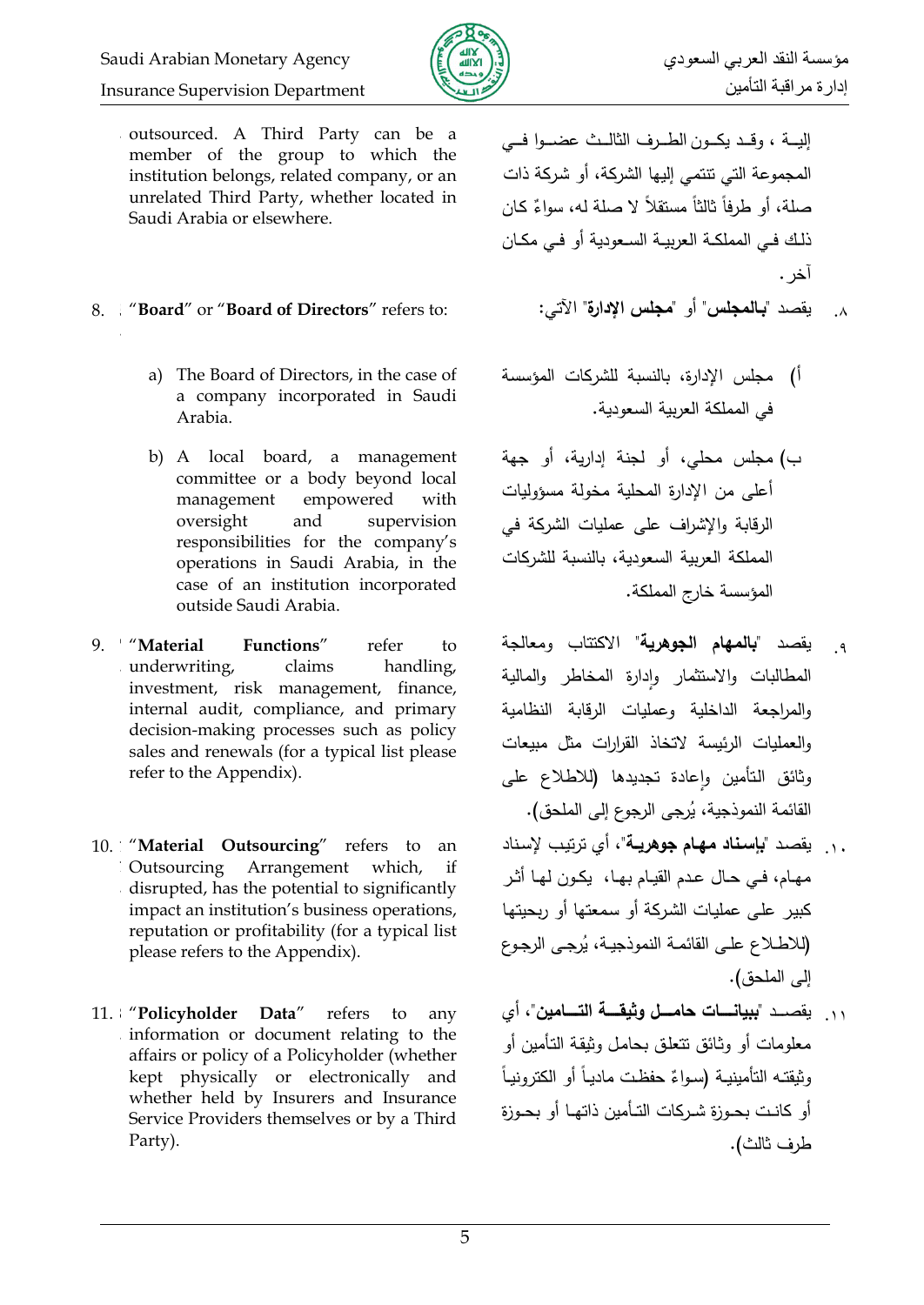

- 12. **9** "**Financial Data**" refers to all financial data **.** including books of policies, general and sub-ledger, financial statements and various financial data other than Policyholder Data.
- 13. **1** "**Overseas**" refers to locations outside of **3** Saudi Arabia in which entities are subject **.** to other jurisdictions' laws and regulations.

## **متطمبات االلتزام Requirement Compliance**

- 14. Insurers and Insurance Service Providers should establish appropriate internal controls and procedures to ensure and monitor compliance with this regulation.
- 15. Insurers and Insurance Service Providers should maintain adequate records to demonstrate compliance with this regulation, including Outsourcing contracts and an Outsourcing policy.
- 16. Non-Compliance with the requirements set forth in this regulation will be deemed a breach of the Law on Supervision of Cooperative Insurance Companies and its Implementing Regulations and licensing conditions and subject violating Insurers and Insurance Services Providers in case of non-compliance to enforcement action.

## **الجزء الثاني: أحكام عامة Rules Overarching 2: Part**

- 17. Insurers and Insurance Services Providers should ensure that Outsourcing does not reduce the protection available to policyholders and is not used as a way of avoiding compliance with regulatory requirements.
- 18. Insurers and Services Providers have to comply with the following:
- يقصػد "**بالبيانننات الماليننة"،** جميػع البيانػات الماليػة **9** .12 ونتثىمل دفـاتر وثـائق التـأمين، ودفتـر الأسـتاذ الـعـام والفرعـي، والقـوائم الماليــة وأي بيانــات ماليــة غيـر بيانات حامل وثيقة التأمين.
- ١٣. يقصد بـ "**فـّـي الخــارج**"، أي مكـان خـارج المملكـة العربية السعودية تخضـع فيـه الجهات إلـى قوانين وأنظمة سلطات قضائية أخرى. **.**

- ١٤. يجب على شركات التأمين وأصحاب المهن الحرة وضع الضوابط والإجراءات الداخلية الملائمة لضماف تحقيؽ االلتزاـ بيذه الالئحة.
- ١٥. يجب على شركات التأمين وأصحاب المهن الحرة االحتفاظ بسجالت كافية تكضح االلتزاـ بيذه اللائحة بما في ذلك الاحتفاظ بعقود الإسناد كسياسة اإلسناد.
- ١٦. يعد عدم الالتزام بالمتطلبات الواردة في هذه اللائحة مخالفةً لنظام مراقبة شركات التأمين التعاوني ولائحته التنفيذية وشروط الترخيص ويجعل شركات التأمين وأصحاب المهن الحرة عند عدم التزامها عرضةً لاتخاذ إجراء نظامي ضدها.

- ١٧. يجب ألاً يقلل إسناد المهام إلى جهات خارجية من الحماية المتوفرة لحاملي وثائق التأمين ولا يستخدم طريقةً لتجنب الالتزام بالمتطلبات النظامية.
- <sup>1۸</sup>. يجب أن تلتزم شركات التأمين وأصحاب المهن الحرة باالتي: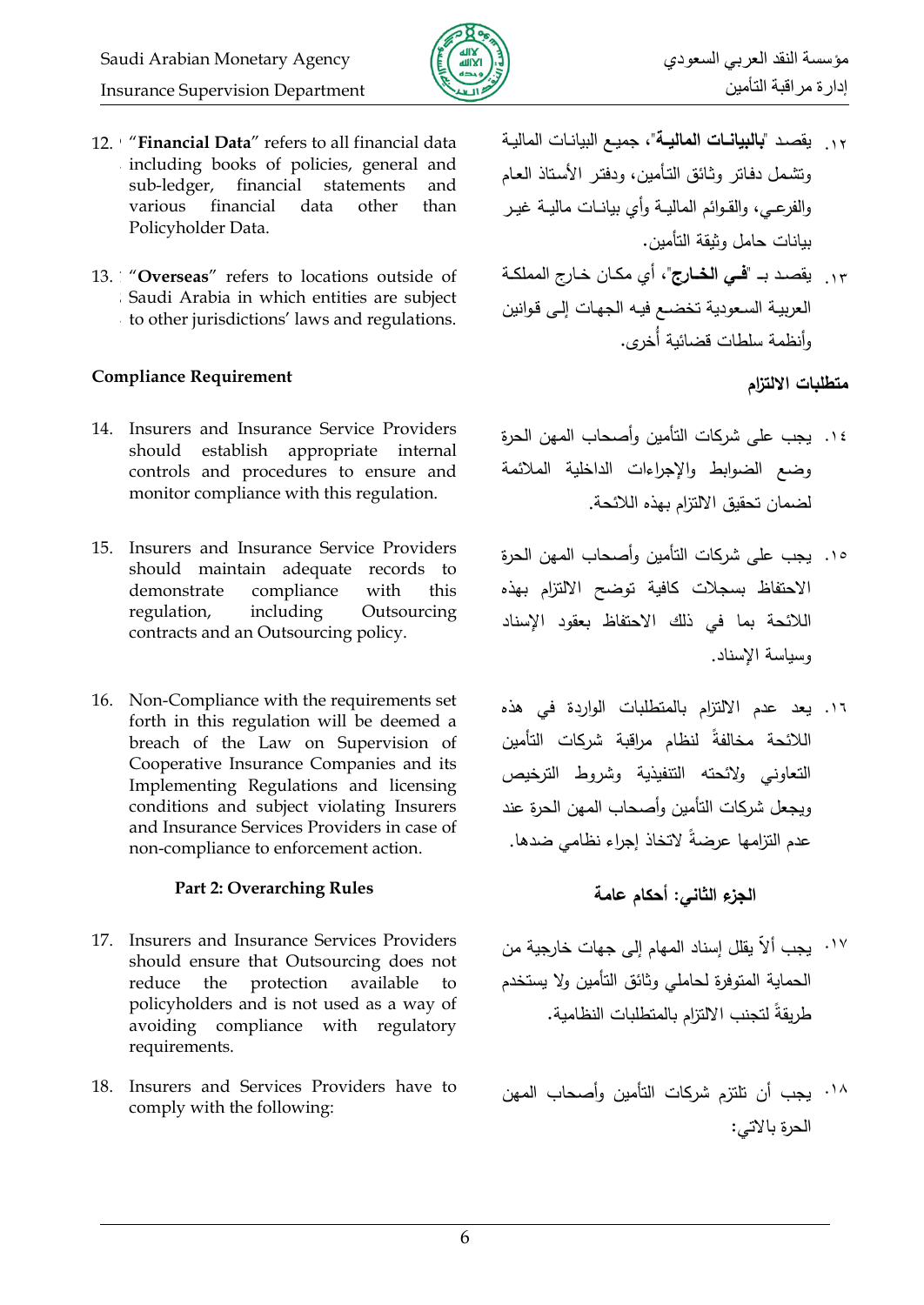

- a) Develop and put in place an Outsourcing policy duly approved by their Board of Directors within 180 days from the date of issuance of this regulation. If such a policy already exists, Insurers and Insurance Services Providers should ensure that it is in compliance with this regulation and provide a copy of the policy to SAMA within  $11 \cdot \text{days}$  from the date of issuance of this regulation for licensed companies. For unlicensed companies, the Outsourcing policy should be part of the licensing requirements.
- b) All new Outsourcing Arrangements as well as renewal of existing arrangements must be made in accordance with this regulation.
- c) Review their existing Outsourcing contracts against this regulation and seek post facto no objection for contracts assessed as Material Outsourcing within 120 days from the date of issuance of this regulation.
- d) Submit details of all existing Material Outsourcing Arrangements to SAMA within 120 days from the date of issuance of this regulation.
- e) Notify SAMA in the event of any legal or regulatory violation in their Outsourcing Arrangements.
- f) Rectify and remove any deficiencies from the existing contracts within 365 days from the date of issuance of this regulation or on renewal date of the contracts, whichever comes first, provided that the renewal is no sooner than 120 days from the date of issuance of this regulation.
- أ) تطوير ووضع سياسة إسناد مهام إلى جهات خارجية معتمدة من مجالس إداراتها خلال 181 يكمان مف تاريخ إصدار ىذه الالئحة. رإذا كانت هذه السياسة موجودة مسبقا، فيجب التأكد من توافقها مع هذه اللائحة وتزويد المؤسسة بنسخة من تلك السياسة خلال 11۰ يوماً من تاريخ إصدار ٍ هذه اللائحة. و أن تكون سياسة الإسناد ضمن متطلبات الترخيص للشركات غير المرخص لها.
- ب) أن تكون جميع الترتيبات الجديدة لإسناد المهام وكذلك تجديد الترتيبات القائمة وفقاً لمتطلبات هذه اللائحة.
- ج) مراجعة العقود القائمة لإسناد المهام لضمان اتفاقها مع اللائحة وطلب عدم الممانعة من المؤسسة على العقود القائمة التي تُقُوُّم على أنها عقود إسناد مهام جوهرية في غضون 121 يكمان مف تاريخ إصدار ىذه الالئحة.
- د) تزود المؤسسة بتفاصيل جميع الترتيبات القائمة لإسناد مهام جوهرية في غضون 121 يكمان مف تاريخ إصدار ىذه الالئحة.
- ه) إبلاغ المؤسسة عند حدوث أي مخالفة قانونية أو نظامية ًفي ترتيبات إسناد المهام.
- ر) تصحيح وإزالة أي قصور في العقود القائمة في غضون ٣٦٥ يوماً من تاريخ إصدار هذه اللائحة أو عند تاريخ تجديد العقود، أيهما أقرب، مع الأخذ في الاعتبار بأن التجديد لن يتم قبل ١٢٠ يوم من تاريخ صدور اللائحة.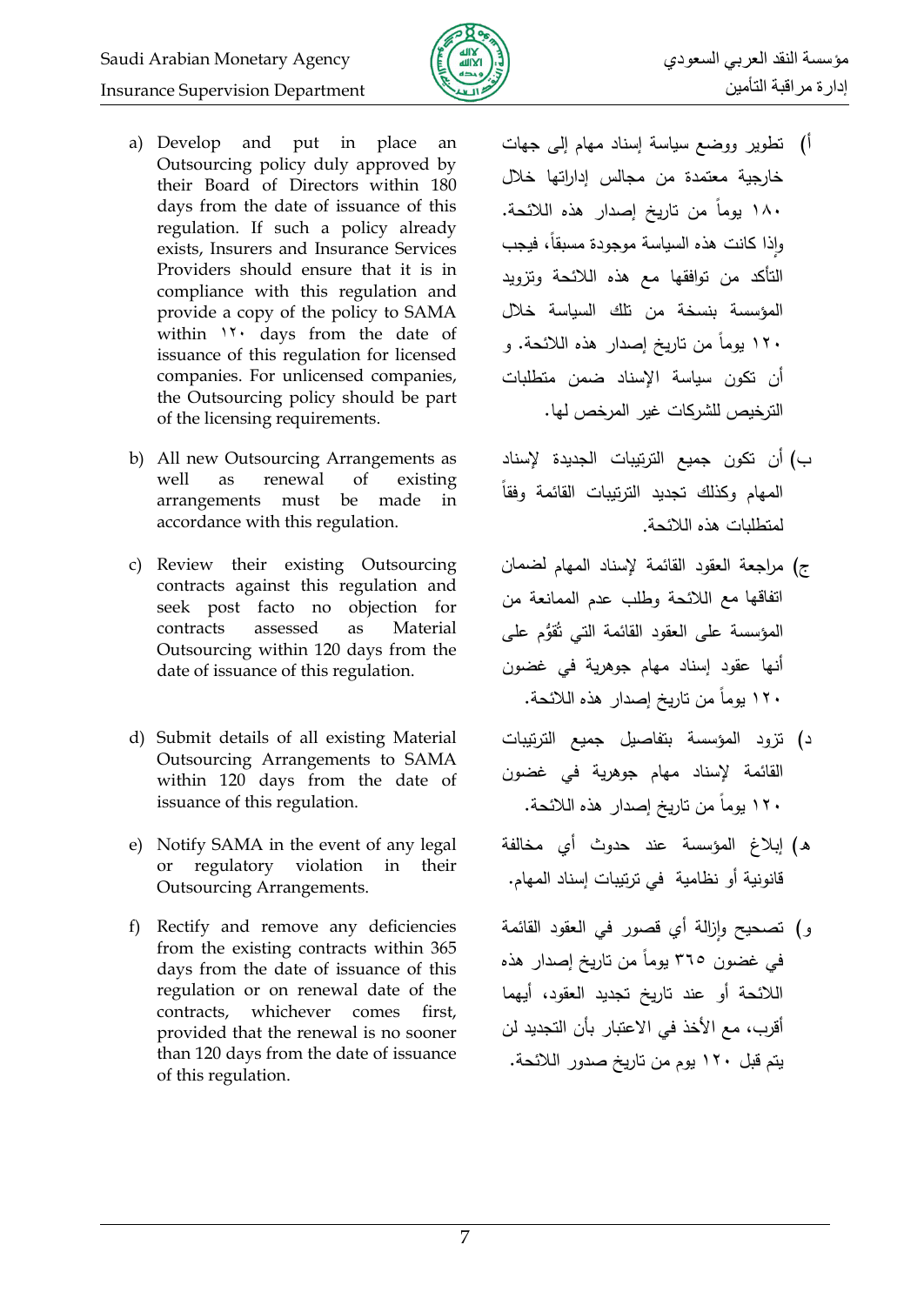

# **المساءلة Accountability**

19. The Board of Directors and management of Insurers and Insurance Service Providers retain the ultimate responsibility for all their Outsourcing Arrangements, including compliance with all relevant laws, regulations and instructions.

# **االلتزامات Obligations**

- 20. The Board of Directors and management of Insurers and Insurance Service Providers should ensure that appropriate policies are developed and implemented within the proper risk management framework for Outsourcing arrangements.
- 21. Insurers and Insurance Service Providers should make sure that the process of entering into Outsourcing contracts is free from any conflict of interest.
- 22. The Outsourcing policy should provide for the development, implementation and update of detailed procedures for managing Outsourcing Arrangements.

As a minimum the procedures should include the following:

- a) Roles and responsibilities of the Board of Directors and management.
- b) Risk identification criteria and risk mitigation measures.
- c) Systems for monitoring and controlling Outsourcing activities.
- d) Eligibility and qualification criteria for selection of the Third Party.
- e) All requirements set forth in this regulation.
- 23. Insurers' and Insurance Service Providers' management and Board of Directors should ensure that all existing and

١٩. تكون مجالس إدارة شركات التأمين وأصحاب المهن الحرة وإداراتها مسئولة عن جميع ترتيبات إسناد المـهام، ويشمل ذلك الالنزام بجميع الأنظمة واللوائح والتعليمات ذات العلاقة.

- .۲۰. على مجلس إدارة شركات التأمين ومجلس مديري أصحاب المهن الحرة إعداد وتنفيذ سياسات مالئمة ضمف إطار اإلدارة المالئمة لممخاطر لترتيبات إسناد المياـ.
- ٢١. يجب أن نتأكد شركات التأمين وأصحاب المهن الحرة عند منح عقود إسناد المهام من عدم وجود أم تضارب في المصالح.
- ٢٢. يجب أن تتص سياسة إسناد المهام على تطوير ونتفيذ وتحديث إجراءات تفصيلية لإدارة ترتيبات إسناد المهام. و أن تشمل هذه الإجراءات الآتي كحد أدنى:
	- أ) دور ومسئولية مجلس الإدارة والإدارة.

ب) معايير تحديد المخاطر واجراءات تخفيفها.

- ج) أنظمة متابعة ومراقبة أنشطة إسناد المهام.
- د) معايير الكفاءة والأهلية لاختيار الطرف الثالث.
	- هـ) المتطلبات الواردة في هذه اللائحة جميعها.
- ٢٣. على مجلس إدارة شركة التأمين وأصحاب المهن الحرة وإداراتها ضمان أن جميع ترتيبات إسناد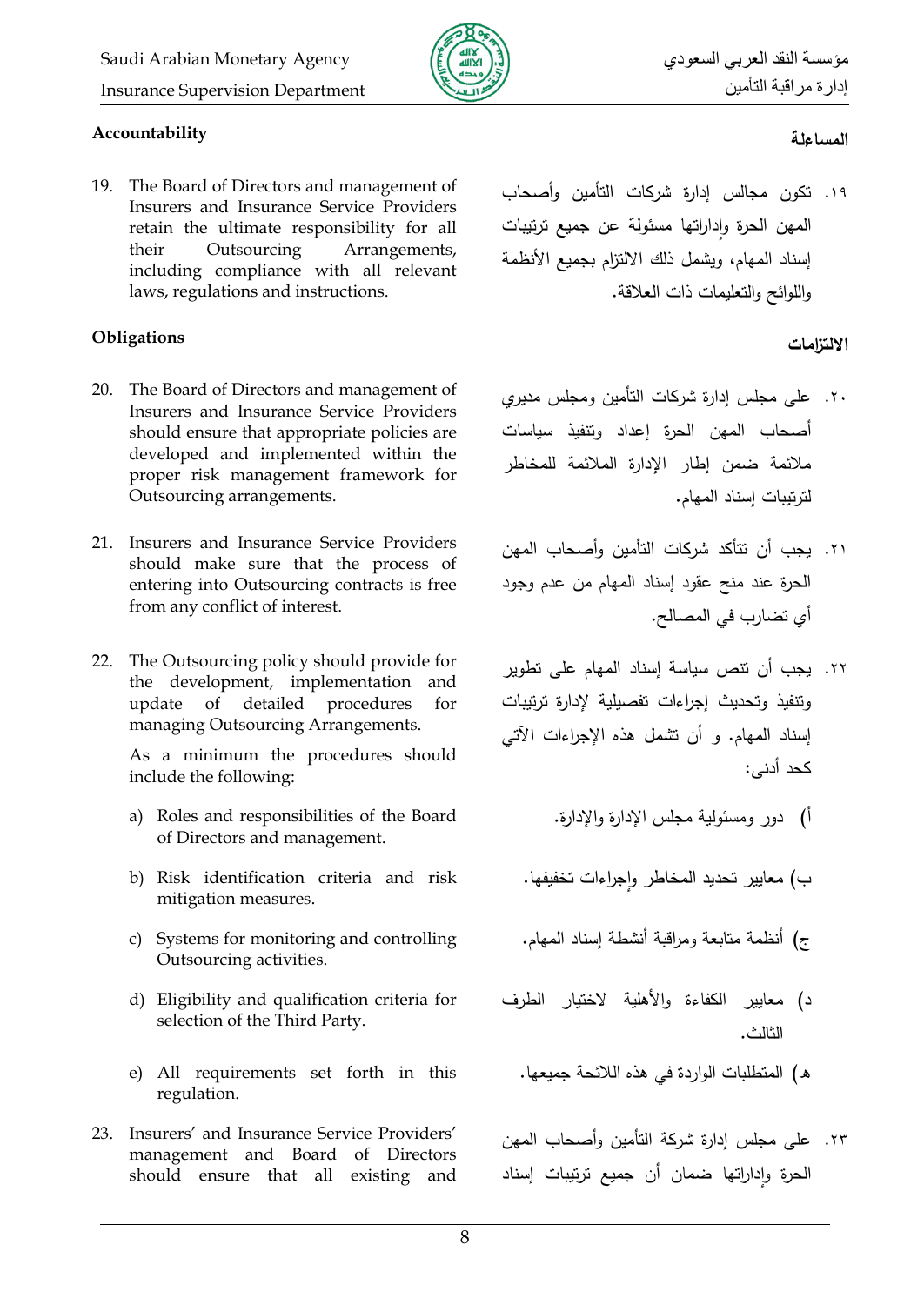

proposed Outsourcing Arrangements have been subject to a comprehensive risk review process at inception and renewal. This process should evaluate key risk factors namely operational, legal, reputation and regulatory risks and risk mitigation strategies for each Outsourcing proposal.

- 24. Before entering into an Outsourcing Arrangement, Insurers and Insurance Service Providers are required to analyze the business case and suitability of the Third Party by conducting due diligence on the following:
	- a) The Third Party's financial, technical and professional background and capabilities.
	- b) Impact of the Outsourcing on the overall risk profile of Insurers and Insurance Service Providers.
	- c) Impact of the Outsourcing on systems and controls within Insurers and Insurance Service Providers.
- 25. The level and extent of due diligence will depend on the nature of the Outsourcing Arrangement, i.e., Material Outsourcing will entail a more comprehensive exercise.

Insurers and Insurance Service Providers must establish a method for assessing the Third Party on a yearly basis and retain the necessary expertise to supervise their outsourced functions effectively.

26. Insurers and Insurance Service Providers are required to provide the Third Party with a copy of this regulation, and a copy of their Outsourcing policy.

المهام القائمة والمقترحة قد خضعت لعملية مراجعة شاملة للمخاطر عند التعاقد وعند التجديد. ويجب أن ثُقَّومَ هذه العملية عوامل المخاطر الرئيسة ولاسيما المخاطر التشغيلية والقانونية والمخاطر المتعلقة بالسمعة والمخاطر التتظيمية، وكذلك استراتيجيات تخفيف المخاطر لكل عرض تقديـ ميمة اإلسناد إلى جيات خارجية.

- ٢٤. قبل إبرام ترتيب إسناد مهام، على شركات التأمين وأصحاب المهن الحرة تحليل النشاط ومدى ملاءمة الطرف الثالث وبذل العناية اللازمة كالسيما بشأف اآلتي:
- أ) الخلفية والإمكانيات المالية والفنية والمهنية للطرف الثالث.
- ب) أثر إسناد المهام على حجم المخاطر الذي يمكن أن تتعرض لها شركات التأمين وأصحاب المهن الحرة.
- ج) أثر إسناد المهام على الأنظمة والضوابط داخل شركات التأمين وأصحاب المهن الحرة.
- ٢٥. يعتمد مستوى ومدى العنابة اللازمة على طبيعة ترتيب إسناد المهام، بحيث إن إسناد مهام جوهرية يتطلب عناية أكثر شمولاً. ويجب على شركات التأمين وأصحاب المهن الحرة وضع أسس لتقويم الطرف الثالث على أساس سنوى والاحتفاظ بالخبرات الضرورية للإشراف بشكل فعال على المهام المسندة.
- ٢٦. يجب على شركات التأمين وأصحاب المهن الحرة تزويد الطرف الثالث بنسخة من هذه اللائحة وبنسخة من سياسة إسناد المهام الخاصة بهم.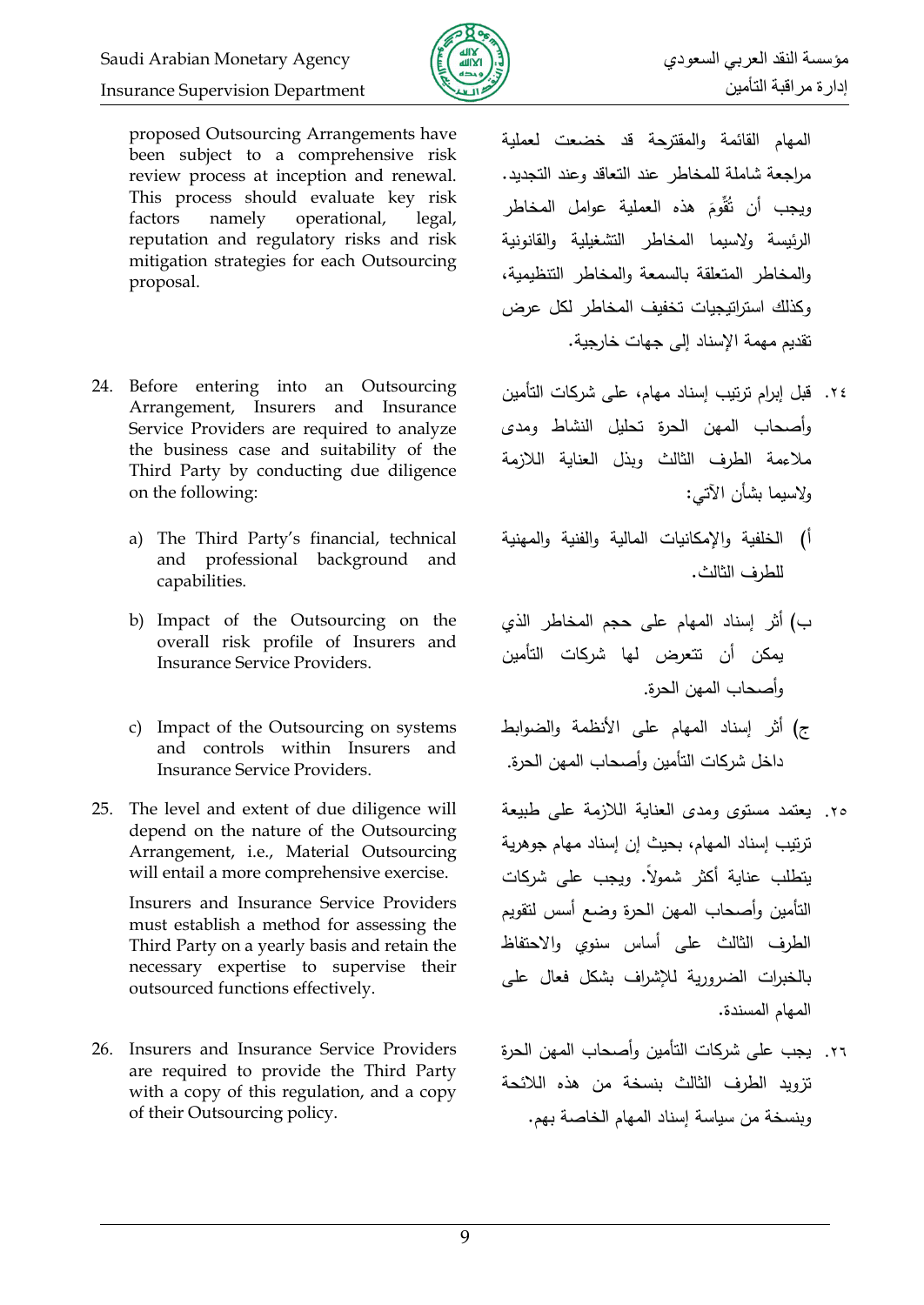

### **الجزء الثالث: أحكام خاصة Rules Specific 3: Part**

### **قسم أ: صيغة العقد Wording Contract :A Section**

- 27. Insurers and Insurance Service Providers should document their Outsourcing Arrangements through a written, legally binding contractual agreement compliant with all applicable regulatory requirements. As a minimum, the contract should incorporate the following:
	- a) Contracted parties.
	- b) Scope of the contract. .العقد نطاؽ( ب
	- c) Service levels and performance requirements.
	- d) Audit and monitoring procedures. .كالمراقبة المراجعة إجرانات( د
	- ق( خطط استمرارية العمؿ. .plans continuity Business) e
	-
	- g) Pricing and fee structure. .الرسكـ كىيكؿ التسعير( ز
	- ح( آليات تسكية المنازعات. .mechanisms resolution Dispute) h
	- i) Liability and indemnity. .كالتعكيه المسؤكلية( ط
	- م( مدة العقد. .Period Contract) j
	- k) Confidentiality, privacy and security of information.
	- l) Any contractual obligations of the Third Party in case of subcontracting all or part of the Outsourcing Arrangement.
	- m) Reporting and escalation mechanisms.
	- n) Commitment from the Third Party to report to Insurers and Insurance Service Providers any control weaknesses or adverse developments in its financial

- <sup>77</sup>· يجب أن توثق شركات التأمين وأصحاب المهن الحرة ترتيباتها لإسناد المهام بموجب اتفاقية تعاقدية مكتوبة ملزمة نظاماً ومتفقة مع جميع المتطلبات النظامية ذات العلاقة. وأن يتضمن العقد حداً أدنى الآتي:
	- أ) أطراف العقد.
	-
	- ج) مستويات الخدمة ومتطلبات الأداء.
		- -
- ك( ترتيبات معالجة التقصير في األدان. .arrangements Default) f
	-
	- - -
	- ك) سرية وخصوصية وأمن المعلومات.
	- ل) أي التزامات تعاقدية على الطرف الثالث في حال التعاقد من الباطن لكامل ترتيب إسناد المهام أو جزء منه.
		- م) آليات رفع التقارير والتصعيد.
	- ن) التزام الطرف الثالث بتبليغ شركات التأمين وأصحاب المهن الحرة عن أي ضعف في المراقبة أو أي تطورات سلبية في أدائه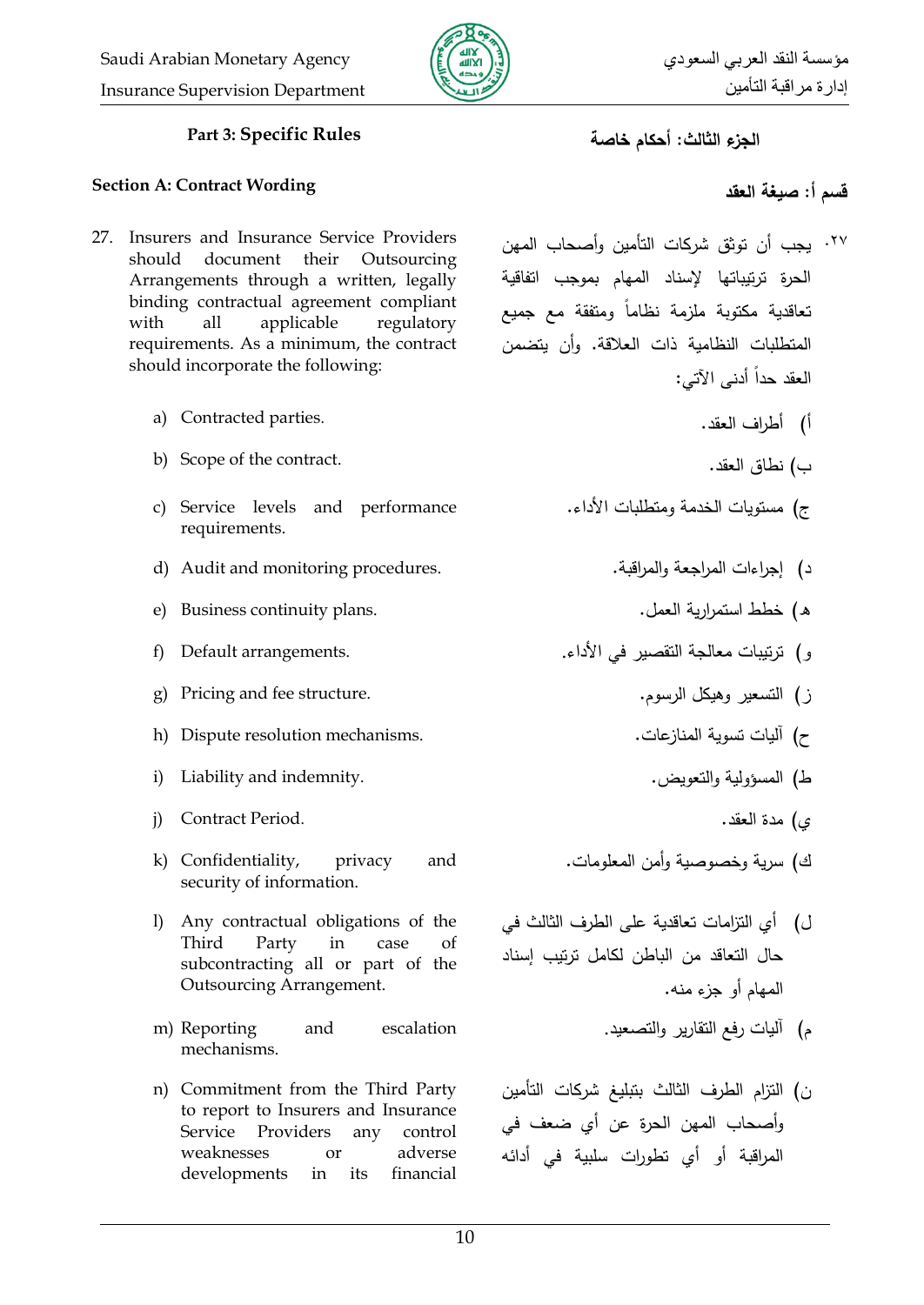

المالي. .performance

- o) Commitment from the Third Party that there are no regulatory impediments for accessing their data and record.
- p) Commitment from the Third Party to return or destroy all Data upon the termination of the Outsourcing arrangement or contract. As long as there are no regulatory requirements to keep such records.
- 28. The contract should allow for renewal, renegotiation, default termination and early exit so as to enable Insurers and Insurance Service Providers to retain control over the outsourced activity. In addition, SAMA has the right to ask the Insurers and Insurance Service Providers to review, modify, or terminate the Outsourcing contract, in case of noncompliance with This Regulation and other related regulations.
- 29. Furthermore, the contract should incorporate a clause for providing SAMA access to documentation and accounting records in relation to the Outsourcing. The contract should ensure that SAMA, the Insurers' and the Insurance Service Providers' internal and external auditors or any other duly authorized representatives from the Insurance Company or Insurance Service Provider have access to the premises, data, documents, process, etc. of the Third Party.
- 30. The contract should indicate that the Saudi Arabian judicial authorities are the relevant authorities for the settlement of disputes arising from the enactment or the explanation of the Outsourcing contract. Any exception to the requirements of this article is subject to SAMA's prior approval.

- س) التزام الطرف الثالث بعدم وجود عوائق نتظيمية للوصول إلى البيانات والسجلات.
- ع) التزام الطرف الثالث بإعادة أو إتلاف جميع البيانات عند انتهاء ترتبب الإسناد أو عقد اإلسناد، مالـ يكف ىناؾ متطمبات نظامية لالحتفاظ بمثؿ ىذه المستندات.
- ٢٨. يجب أن يسمح العقد بالتجديد وإعادة التفاوض كاإلنيان كالخركج المبكر بحيث يمِّكف شركات التأمين وأصحاب المهن الحرة من السيطرة على النشاط المسند إليهم. كما يحق للمؤسسة أن تطلب من شركات التأمين وأصحاب المهن الحرة مراجعة أو تغيير أو إلغاء عقد الإسناد في حال مخالفة أحكام هذه اللائحة أو اللوائح الأخرى ذات العالقة.
- ٢٩. يجب أن يتضمن العقد بنداً يخول المؤسسةَ الحصولَ على الوثائق والسجلات المحاسبية المتعلقة بإسناد المهام. كما يجب أن يضمن العقد تمكين المؤسسة والمراجعين الداخليين والخارجيين التابعين لشركات التأمين وأصحاب المهن الحرة أو أي شخص مفوض من قبل الشركات وأصحاب المهن الحرة من الدخول إلى المقر والحصول على البيانات والمستندات والإجراءات الخاصة بالطرف الثالث.
- يجب أف ينص العقد عمى أف الجيات القضائية .31في المملكة العربية السعودية هي السلطة القضائية ذات الاختصاص للفصل في أي نزاع قد ينشأ عن تنفيذ أو تفسير هذا العقد. أي استثناء من متطلبات هذه المادة يخضع للموافقة المسبقة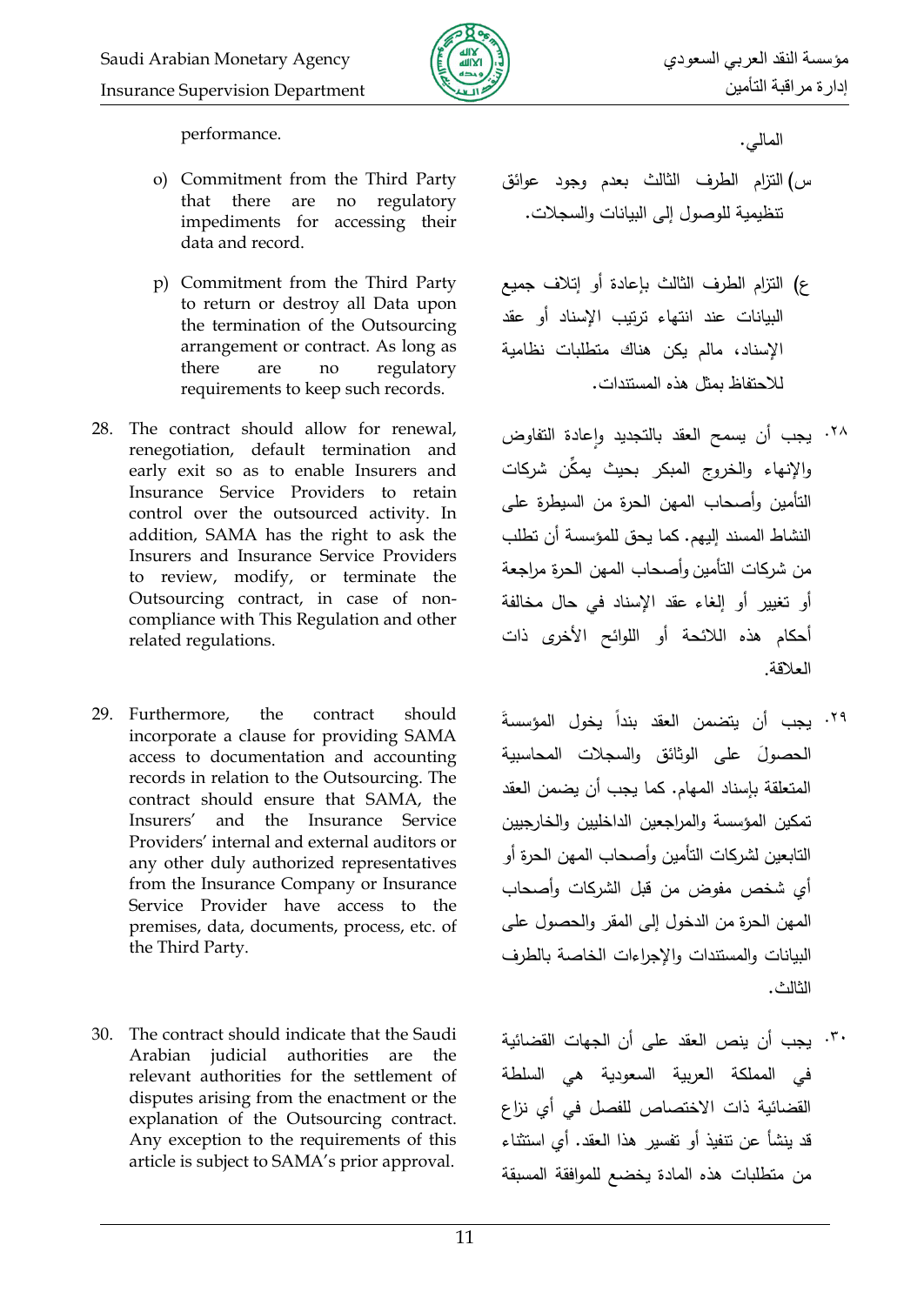

من المؤسسة.

## **قسم ب : حقوق حاممي الوثائق rights' Policyholders :B Section**

- 31. Insurers and Insurance Service Providers should institute a defined internal mechanism for receipt and resolution of any policyholder complaints regarding their outsourced services while the Outsourcing contract should include appropriate clauses to ensure that the Third Party will facilitate the resolution mechanism.
- 32. Insurers and Insurance Service Providers should establish proper safeguards to protect the integrity and confidentiality of Policyholder Data and Financial Data including but not limited to:
	- a) Obtaining non-disclosure agreements.
	- b) Providing Policyholder Data and Financial Data to a Third Party on a need-to-know basis only.
	- c) Requiring the Third Party to segregate their data from other data pools.
- 33. Upon termination of the Outsourcing Arrangement and contract for whatever reason, Insurers and Insurance Service Providers should ensure that all Data of the outsourced activity is either retrieved from the Third Party or destroyed, As long as there are no regulatory requirements to keep such records. Any exceptions should be reported to SAMA.
- 34. In addition to This Regulations, Insurers and Insurance Service Providers should refer to SAMA's Market Code of Conduct Regulation for data confidentiality and

- يجب أف تضع شركات التأميف آلية داخمية محددة .31 لتلقي وتسوية أي شكاوي من أصحاب وثائق التأمين بشأن خدماتهم المسندة إليهم. وبجب أن بشمل عقد إسناد المهام بنودا مناسبة لضمان تسهيل الطرف الثالث لآلية التسوية.
- <sup>٣٢.</sup> يجب على شركات التأمين وأصحاب المهن الحرة أن تضع إجراءات وقائية مناسبة لحماية نزاهة وسرية بيانات حاملي وثائق التأمين والبيانات المالية، على أن تشمل على سبيل المثال لا الحصر اآلتي:
	- أ) الحصول على اتفاقيات عدم الإفصاح.
- ب) الامتناع عن تقديم بيانات حامل الوثيقة والبيانات المالية إلى الطرف الثالث إلا في حالة الحاجة لمعرفة ذلك.
- ج) مطالبة الطرف الثالث بعزل بياناتهم عن أوعية البيانات الأخرى.
- ٣٣. عند إنهاء ترتيب الإسناد وعقد الإسناد لأي سبب من الأسباب؛ يجب على شركات التأمين كأصحاب الميف الحرة ضماف استرجاع كافة البيانات الخاصة بالنشاط المسند إليهم من الطرف الثالث أو إتلافها، ما لم يكن هناك متطلبات نظامية لالحتفاظ بمثؿ ىذه المستندات. كما يجب إخطار المؤسسة بأى استثناء من ذلك.
- ٣٤. بالإضافة إلى هذه اللائحة، ينبغي على شركات التأمين وأصحاب المهن الحرة الرجوع إلى اللائحة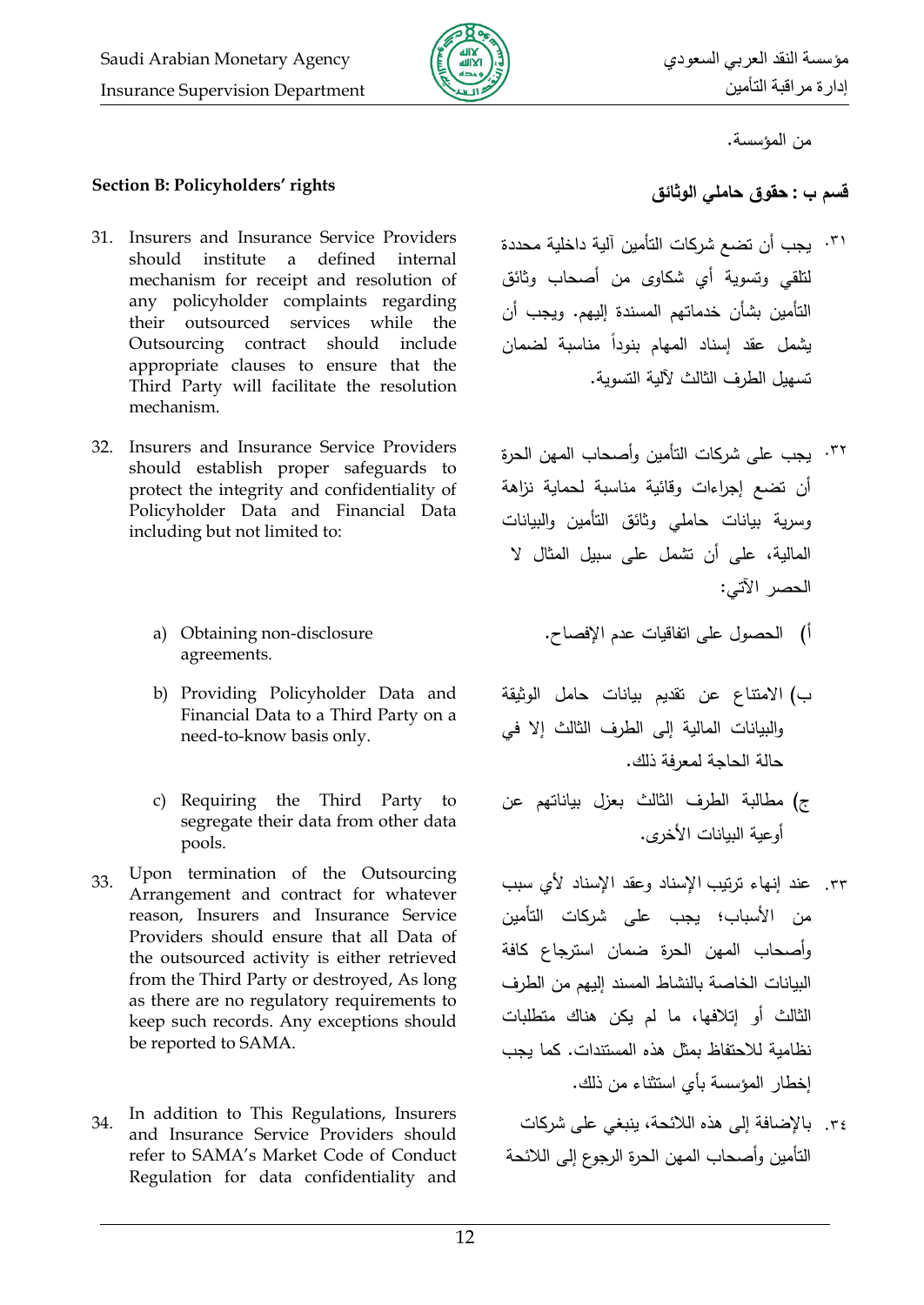

### **Section C: Requirements for Material Outsourcing Arrangements**

- 35. Insurers and Insurance Service Provides should seek SAMA's written no objection prior to undertaking any Material Outsourcing.
- 36. Material Functions should be assessed on a case-by-case basis and approved by SAMA before being outsourced.
- م 37. Proposals for all Material Outsourcing should be submitted to SAMA in writing, د at least 30 working days for a domestic م Third Party and 60 working days for a foreign Third Party prior to the proposed date of commencement of the Outsourcing Arrangement.
- 38. The Board of Directors should ensure that senior management has assessed each proposed Outsourcing function qualitatively and quantitatively and classified it as material or non-material prior to submitting to SAMA.
- 39. Insurers and Insurance Service Providers may seek SAMA's guidance if uncertain whether or not an existing or new arrangement is considered material or nonmaterial.
- 40. For Material Outsourcing, the contract should include provisions that prohibit subcontracting without the prior approval of Insurers, Insurance Service Providers and SAMA.
- 41. Insurers and Insurance Service Providers should immediately report to SAMA any breach of legal and/ or regulatory

التنظيمية لسلوكيات سوق التأمين الصادرة عن .<br>التنظيمية لسلوكيات سوق التأمين الصادرة عن المؤسسة، في شأن سرية وأمن البيانات.

### **قسم ج : متطمبات إسناد المهام الجوهرية**

- ٣٥. على شركات التأمين وأصحاب المهن الحرّة طلب عدم ممانعة المؤسسة كتابةً قبل القيام بأى إسناد لمهام جوهرية.
- ٣٦. يجب أن تَقَوَّمَ المهامُ الجوهرية كل حالة على حدة والحصول على موافقة المؤسسة قبل القيام بإسنادىا.
- ٣٧. يجب أن تسلم المقترحات الخاصـة بإسناد مهام جوهرية إلى المؤسسة كتابةً، قبل ٣٠ يوم عمل على الأقل بالنسبة لطرف ثالث محلي و ٦٠ يوم عمل لطرف ثالث أجنبي، من التاريخ المقترح لبدء ترتيب اإلسناد.
- ٣٨. يجب على مجلس الإدارة التأكد من أن الإدارة العليا قَوَّمَتْ كلَّ مهمة إسناد مقترحة من الناحية النوعية والكمية، وصنفتها مهمة جوهرية أو غير جوهرية، قبل الرفع إلى المؤسسة.
- ٣٩. يمكن لشركات التأمين وأصحاب المهن الحرّة الاسترشاد برأى المؤسسة في حال عدم تأكدها من كون الاتفاقية أو الترتيب القائم أو الجديد جوهرياً أو غبر جوهري.
- <sup>٤٠</sup>. بالنسبة لإسناد مهام جوهرية؛ يجب أن يشمل العقد أحكاماً تمنع التعاقد من الباطن دون موافقة مسبقة من شركات التأمين وأصحاب المهن الحرة و من المؤسسة .
- ٤١. يجب على شركات التأمين وأصحاب المهن الحرة إبلاغ المؤسسة فوراً بأى مخالفة للمتطلبات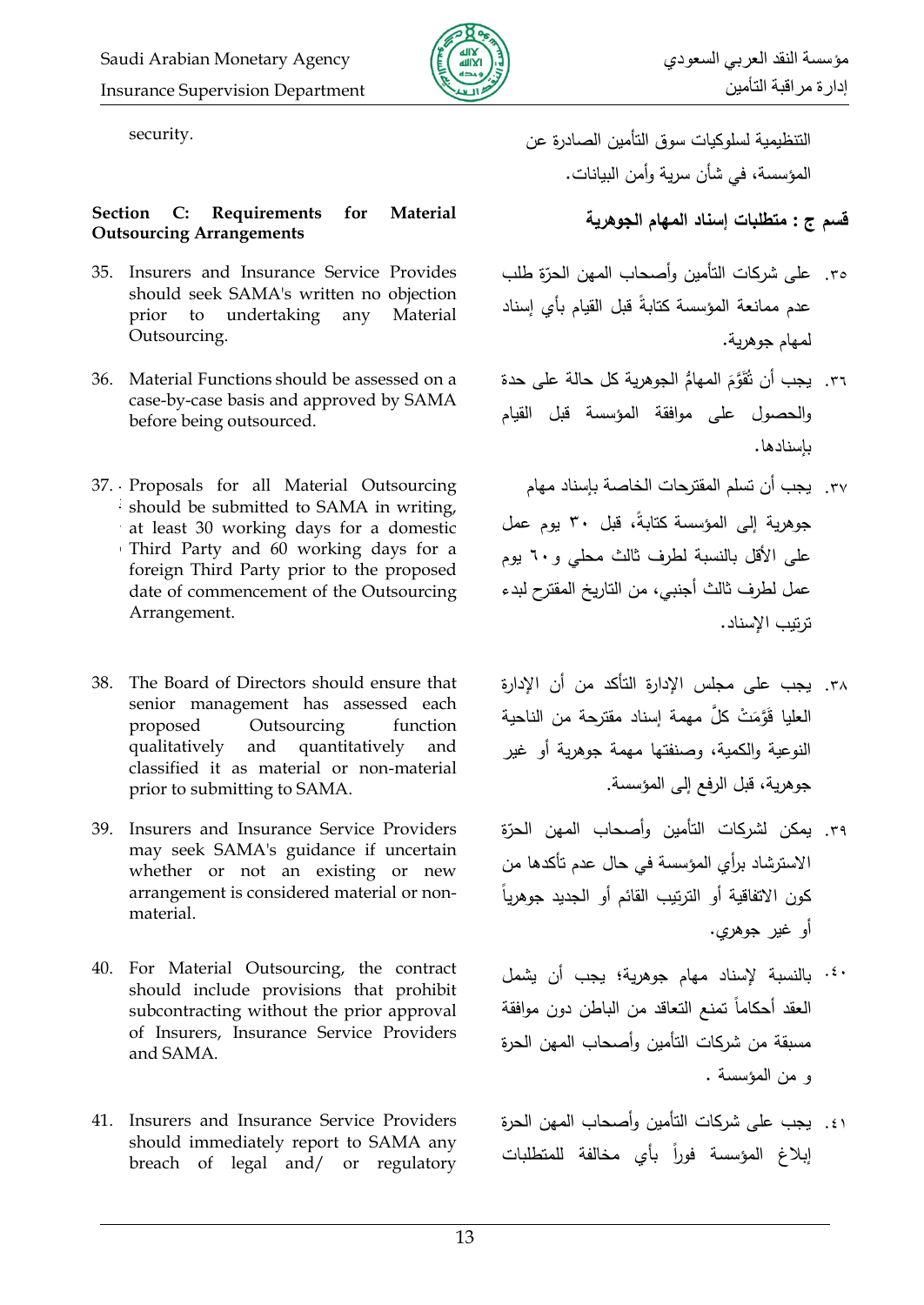



requirements or any developments relating to a Material Outsourcing Arrangement. They should also report measures proposed and taken to ensure continuity of service.

### **Section D: Requirements for Overseas Outsourcing Arrangements**

- 42. For any proposed Outsourcing Arrangements involving transmission, processing and retention of Policyholder Data and/ or Financial Data and/ or Material Outsourcing to a Third Party located overseas (including head offices and/ or regional offices and/ or affiliated entities of insurers), Insurers and Insurance Service Providers should provide the following information to SAMA accompanying their request:
	- a) Details of the function to be outsourced.
	- b) Categorization of the function (material or non-material Outsourcing).
	- c) Reason for Outsourcing. .اإلسناد سبب( ج
	- d) Details on the Third Party located overseas, e.g., name, country, address, license, activity, etc.
	- e) Details on the nature and disposal of the data to be transferred.
	- f) Details on the confidentiality agreement between Insurers or Insurance Service Providers and the Third Party.
	- g) Confirmation in writing by Insurers or Insurance Service Providers supported by a legal opinion affirming SAMA's right of access to

القانونية و/أو النظامية، أو أي شأن ذي علاقة بترتيب الإسناد لمهام جوهرية. كما يجب عليها أيضاً أن ترفع الإجراءات المقترحة والمتخذة الستمرار الخدمة.

**قسم د: متطمبات إسناد المهام إلى طرف ثالث في الخارج**

- <sup>٤٢.</sup> بالنسبة لأي ترتيبات إسناد مقترحة تتضمن نقل، ومعالجة، وحفظ بيانات حاملي الوثائق و/أو البيانات المالية و/أو إسناد مهام جوهرية إلى طرف ثالث في الخارج (بما في ذلك المراكز الرئيسية و/أو المكاتب الإقليمية و/أو المؤسسات المرتبطة بشركات التأمين)؛ يجب على شركات التأمين وأصحاب المهن الحرة عند إرسال طلب بذلك، تقديم المعلومات الآتية للمؤسسة:
	- أ) تفاصيل المهمة المراد إسنادها.
- ب) تصنيف المهمة (إسناد جوهري أو غير جوهري).
	-
- د) تفاصيل عن الطرف الثالث الموجود في الخارج (على سبيل المثال الاسم والدولة والعنوان والترخيص ونوع النشاط الخ).
- ه) تفاصيل عن طبيعة البيانات والتصرف بها، والتي يراد نقلها.
- و) تفاصيل عن اتفاقية السرية بين شركات التأمين أو أصحاب المهن الحرة والطرف الثالث.
- ز ) تأكيد مكتوب من شركات التأمين أو أصحاب المهن الحرة، مدعوماً برأي نظامي يؤكد حق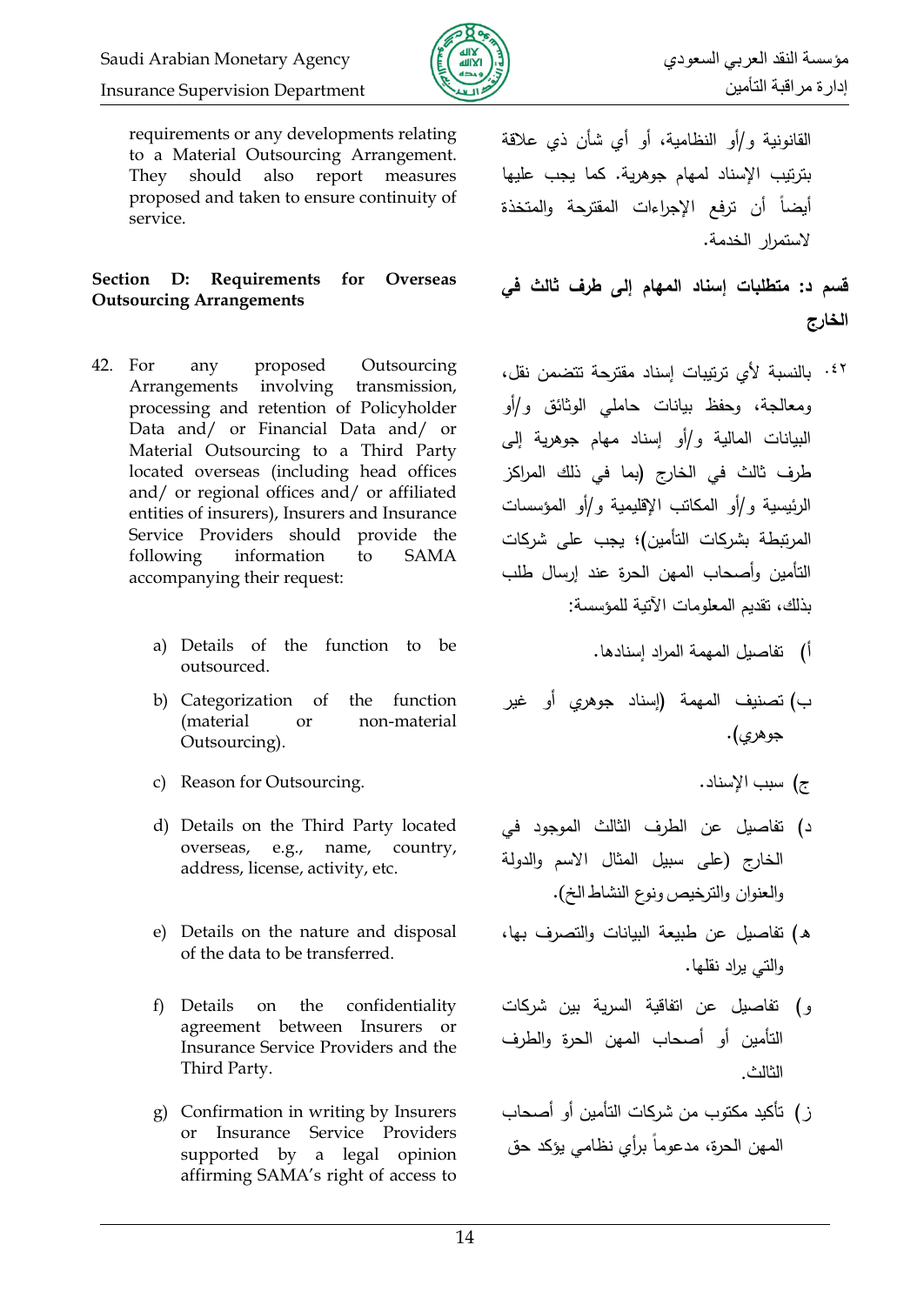

the Outsourcing activity at the Third Party. Alternatively, Insurers and Insurance Service Providers could use a standard clause approved by SAMA in its Outsourcing contract, instead of the legal opinion. The Third Party must guarantee to abide by the legal clause.

## **Section E: Control and Monitoring والمتابعة المراقبة :ح قسم**

43. Insurers and Insurance Service Providers should ensure that their business continuity is not compromised by any Outsourcing Arrangements. For all material Outsourcing Arrangements, Insurers and Insurance Service Providers should have a contingency plan which outlines the procedures to be followed in the event of sudden termination of an arrangement or the inability of a Third Party to fulfill its obligations under the Outsourcing agreement for any reason.

> In addition, Insurers and Insurance Service Providers should document within their business continuity plans the availability of an alternative Third Party or the procedures for bringing the outsourced material function in-house.

44. Insurers and Insurance Service Providers should put in place an internal structure to monitor, manage and control all of their Outsourcing activities and to provide timely reports to senior management. The nature and scope of this structure will vary within Insurers and Insurance Service Providers depending on the level, complexity and materiality of the activities. المؤسسة في الوصول إلى نشاط الإسناد لدي الطرف الثالث. وبمكن لشركات التأمين أو أصبحاب المهن الحرة أن تستخدم بنداً في عقد الإسناد تكون وافقت علبه المؤسسة مسبقاً عوضاً عن الرأى النظامي وذلك بعد تأكيد الطرف الثالث الالتزام به.

يجب أف تضمف شركات التأميف كأصحاب الميف .43 الحرة عدـ تضرر استمرار عمميا بسبب أم ترتيبات إسناد مهام. وبالنسبة إلى جميع ترتيبات إسناد المهام الجوهرية؛ فيجب أن يكون لدى شركات التأميف كأصحاب الميف الحرة خطة طوارئ توضح الإجراءات التي يتعين إتباعها في حالة حدوث إنهاء مفاجئ لأي ترتيب أو عدم قدرة الطرف الثالث على الوفاء بالتزاماته لأى سبب بموجب اتفاقية إسناد المهام.

كما يجب أن توثق شركات التأمين وأصحاب المهن الحرة خطط استمرار العمل لديها ولاسيما توافر طرف ثالث بديل أو إجراءات إعادة المهمة المسندة إلى الشركة.

<sup>٤٤</sup>. يجب أن تضع شركات التأمين وأصحاب المهن الحرة هيكلا داخليا لمتابعة وإدارة ومراقبة جميع أنشطتها لإسناد المهام وتقديم تقارير للإدارة العليا في الوقت المناسب. وتعتمد طبيعة ونطاق هذا الهيكل داخل شركات التأمين وأصحاب المهن الحرة على مستوى هذه الأنشطة وتعقيدها وأهميتها.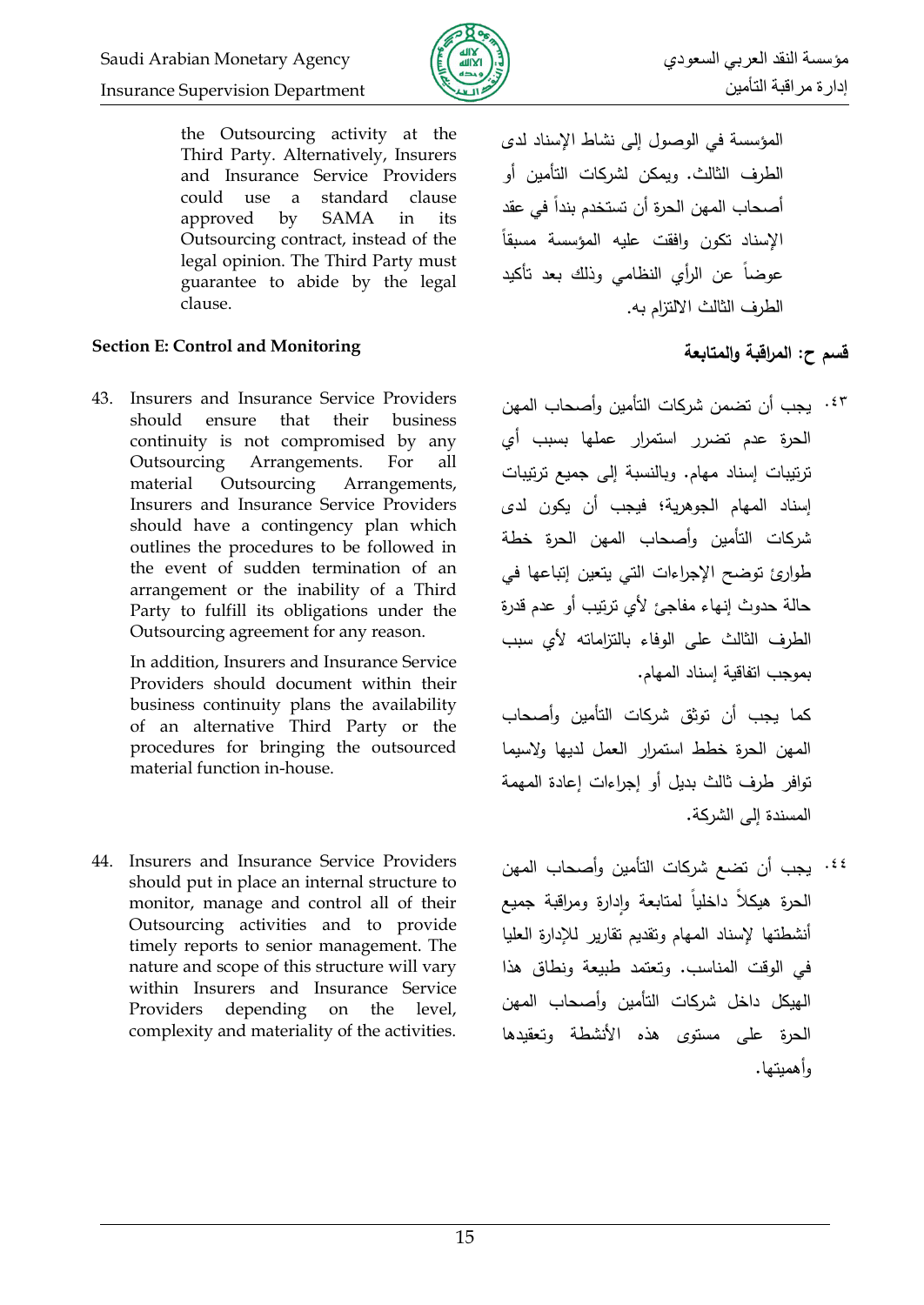

إدارة مراقبت التأميه Department Supervision Insurance

### **Appendix: Examples of Material and Non-Material Outsourcing Arrangements**

- 45. The following are typical examples (nonexhaustive list) of Material Outsourcing arrangements:
	- a) Arrangements involving financial data (e.g., Outsourcing an accounting function).
	- b) Applications processing (e.g., purchasing a new policy).
	- c) Back office management (e.g., funds transfer and payroll processing).
	- د( خدمات االكتتاب. .services Underwriting) d
	- ق( معالجة الشكاكل. .handling Complaints) e
	- f) Investment management (e.g., signed contracts with asset managers).
	- g) Information system management and maintenance (e.g., data entry and processing, data centers, IT hosting, end-user support, and local area networks, production support for technology applications).
	- h) Manpower management (e.g., benefits and compensation administration, staff appointment, and training and development).
	- i) Marketing and Research (e.g., product development, data warehousing and mining, call centers, and marketing and telemarketing of insurance products and services).
	- j) Business continuity and disaster recovery capacity and capabilities.

**ممحق: أمثمة لترتيبات إسناد مهام جوهرية وغير جوهرية**

- <sup>60</sup> فيما يلي أمثلة نموذجية (قائمة غير حصرية) لترتيبات إسناد مهام جوهرية:
- أ) ترتيبات تتضمن بيانات مالية (مثال: إسناد مهمة محاسبية).
- ب) معالجة الطلبات (مثال: شراء وثيقة تأمين جديدة، الخ).
- ج) إدارة مكتب المساندة (مثال: تحويل الأموال، ومعالجة الرواتب).
	-
	-
- و) إدارة الاستثمار، (مثال: العقود الموقعة مع مديري الأصول).
- ز) إدارة أنظمة المعلومات والصيانة (مثال: إدخال البيانات ومعالجتها، ومراكز البيانات، واستضافة تقنية المعلومات، ودعم المستخدمين النهائيين، والشبكات المحلية دعم الإنتاج لبرامج التكنولوجيا).
- ح) إدارة القوى العاملة (مثال: إدارة المزايا والتعويضات، وتعيين الموظفين، والتدريب والتطوير ).
- ط) التسويق والأبحاث (مثال: تطوير المنتجات، وتخزين واستخراج البيانات، ومراكز الاتصال الهاتفي، والتسويق عن بعد لمنتجات وخدمات التأمين).
- ي) استمرارية العمل والقدرة وإمكانيات التعامل مع الكوارث.